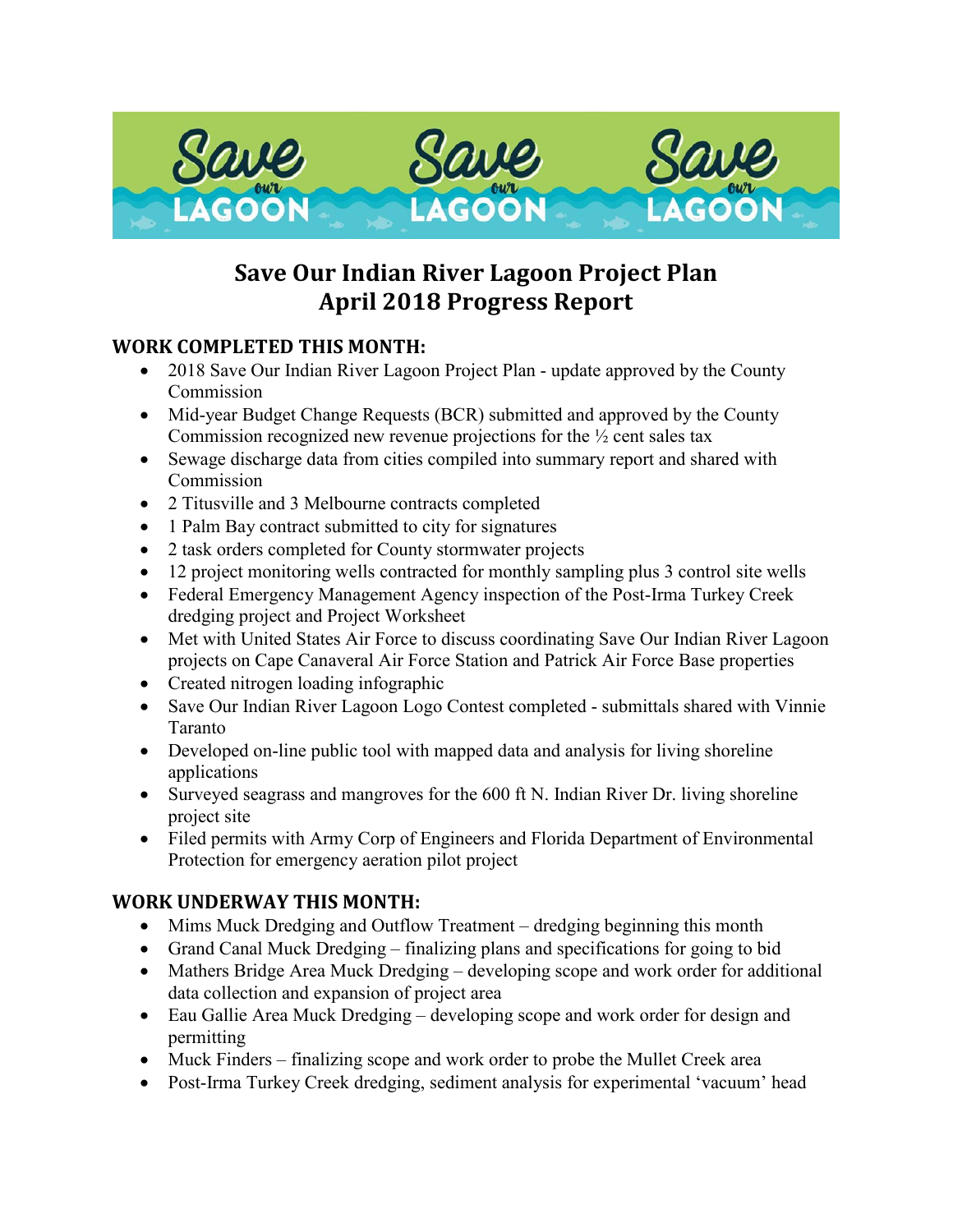

- Meeting with National Aeronautical Space Alliance (NASA) to discuss coordinating Save Our Indian River Lagoon projects on NASA property
- Muck dredging master permit meeting with United States Fish & Wildlife Service and Florida Fish and Wildlife Commission
- Coordinating watershed information video with Bayfront Project in Palm Bay
- Assisting with "A Day in the Life of the Indian River Lagoon" event for Brevard Public Schools
- Micco Sewer Line Extension Project  $-90\%$  design to be completed this month
- Developing a map of all Save Our Indian River Lagoon projects to post on the website
- Planning Waterfest Event for May 19<sup>th</sup> at Kiwanis Park, Merritt Island
- Helping to coordinate "A Day in the Life of the Indian River Lagoon" county-wide event for Indian River Lagoon data collection through Brevard Public Schools on October 4
- Budget development for FY 2018-2019 to implement the Save Our Indian River Lagoon 2018 Update
- Preparing Budget Change Request's to start some 2018 additions to the plan during the current fiscal year

### **MEETINGS THIS MONTH:**

- March 24 Indian Landing Homeowners Association Meeting Presenter: Brandon
- April 2 North Merritt Island Homeowners Association Meeting Presenters: Walker & Brandon
- April 13 IRL Social Marketing Meeting at Marine Resources Council Lagoon House
- April 14, 2018 Tortoise Island Block Party Presenters: Walker & Virginia
- April 18, 2018 A Day in the Life of the Indian River Lagoon Presenter: Brandon
- April 24, 2018 A Day in the Life of the Indian River Lagoon Presenter: Brandon

# **WEBSITE AND SOCIAL MEDIA LINKS:**

Website:<http://www.brevardfl.gov/SaveOurLagoon> Facebook: [https://www.facebook.com/BrevardCountySaveOurLagoon;](https://www.facebook.com/BrevardCountySaveOurLagoon) Instagram:<https://www.instagram.com/saveourlagoon/> YouTube:<https://goo.gl/GBh6xU>

# **UPCOMING LAGOON SCIENCE FORUMS AND PUBLIC EVENTS:**

April 21, 2018: Marine Resources Council's Lagoon House Earth Day Celebration May 19, 2018: Waterfest at Kiwanis Island Park. Free to the Public June 8, 2018: Regional Biosolids Symposium, 8:00am - 4:00pm, 2400 SE Salerno Rd, Stuart, FL